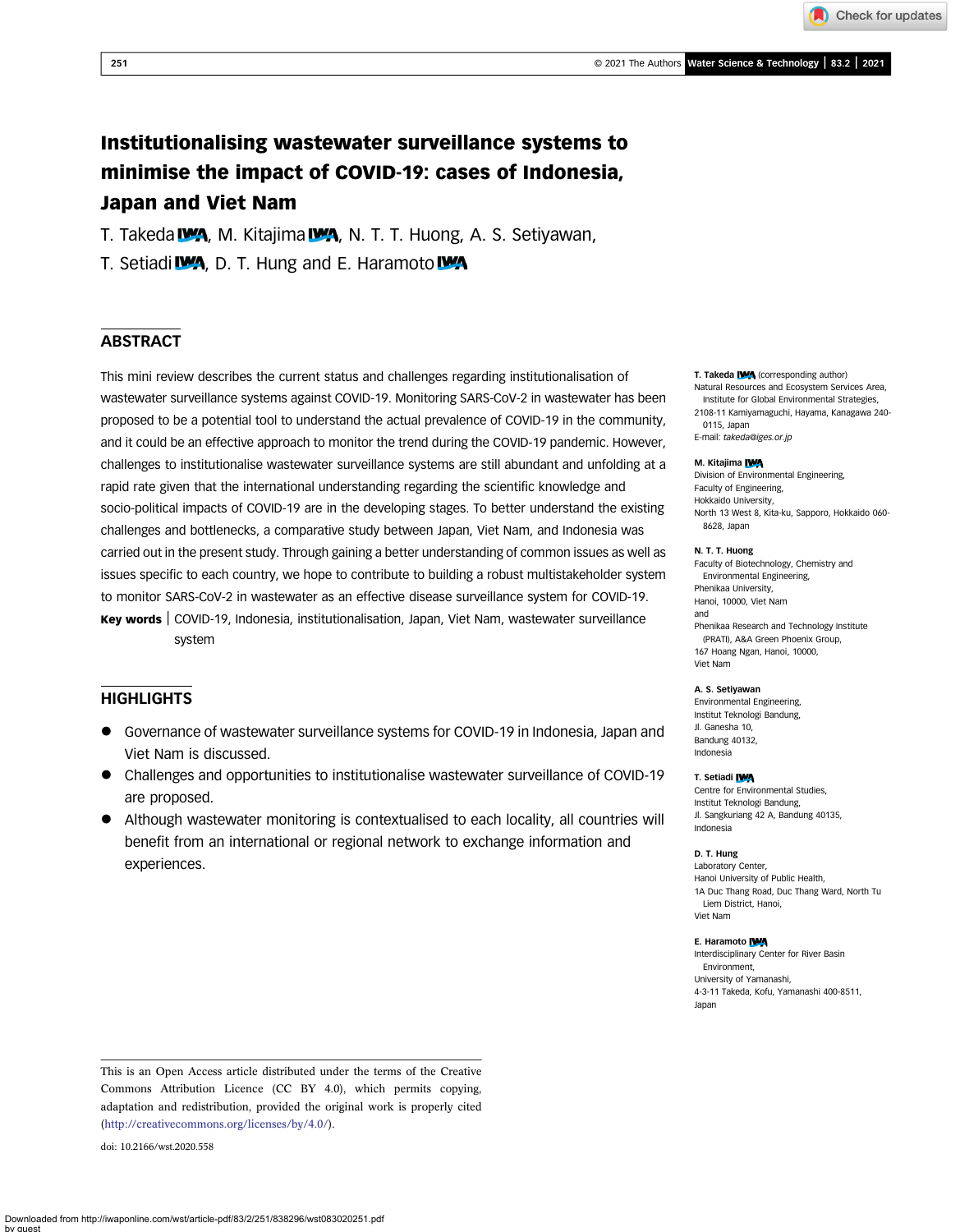# STATE OF COVID-19 IN INDONESIA, JAPAN AND VIET NAM

On 31 December 2019, China reported an outbreak of pneumonia of unknown aetiology occurring in Wuhan ([WHO](#page-5-0) a). This disease caused by a novel coronavirus was named coronavirus disease 2019 (COVID-19) by the World Health Organization (WHO) on 11 February 2020 ([WHO](#page-5-0) 2020b). On 2 March 2020, the coronavirus causing the outbreak was officially designated severe acute respiratory syndrome coronavirus 2 (SARS-CoV-2) by the [Coronaviridae Study Group of the International Committee](#page-5-0) [on Taxonomy of Viruses \(](#page-5-0)2020). COVID-19 was declared a global pandemic on 11 March 2020 [\(WHO](#page-5-0) 2020c). As of 26 July 2020, there have been 15,785,641 confirmed cases including  $640,016$  deaths globally [\(WHO](#page-5-0)  $2020d$ ).

Table 1 shows cases of COVID-19 in Indonesia, Japan and Viet Nam as of 26 July 2020. In each country, testing for COVID-19 has been performed in less than 1% of the total population. Considering that some individuals are tested multiple times, it is expected that the actual number of people tested is lower than the number of cases tested. For example in Japan, the number of people tested (606,403) is 61% of the total number of cases tested (999,883), and comprises 0.5% of the total population.

### WASTEWATER SURVEILLANCE OF COVID-19

An estimated 18–31% of SARS-CoV-2-infected individuals within a population are likely to be asymptomatic ([Mizumoto](#page-5-0) et al. 2020, [Nishiura](#page-5-0) et al. 2020), but nevertheless still carry and contribute to the spread of the virus. This makes it difficult to ascertain the actual degree of viral circulation in a community based on clinical testing of symptomatic patients. Meanwhile, as asymptomatic patients can also excrete SARS-CoV-2 in faeces (Tang [et al.](#page-5-0)  $2020$ ), wastewater surveillance could potentially provide a method of evaluating the spread of infection in a community, even where resources for clinical diagnosis and reporting are limited or unavailable. Moreover, wastewater monitoring can help to understand variations in strains of the virus through nucleotide sequencing and phylogenetic analysis, allowing for comparisons between geographic locations and helping to track the evolution of the viral genome over time ([Nemudryi](#page-5-0) et al. 2020). Wastewater surveillance can thus be useful as an indication of whether the introduction or reintroduction of SARS-CoV-2 or other novel viruses has occurred in a community, or to evaluate the effectiveness of public health interventions ([Kitajima](#page-5-0) [et al.](#page-5-0) 2020).

# WASTEWATER MANAGEMENT IN INDONESIA, JAPAN AND VIET NAM

Service coverage rates (shown here as percentage of population) of centralised wastewater treatment systems and decentralised or on-site wastewater systems are shown in [Table 2](#page-2-0). These were the three categories of wastewater we considered for monitoring the spread of COVID-19.

Table 1 | Reported cases of COVID-19 in Indonesia, Japan and Viet Nam (date of COVID-19 information in brackets)

| <b>Parameters</b>                | Indonesia (26 July 2020)                    | Japan (26 July 2020)                                                                   | <b>Viet Nam (30 July 2020)</b>                 |
|----------------------------------|---------------------------------------------|----------------------------------------------------------------------------------------|------------------------------------------------|
| Total population <sup>a</sup>    | 273,523,621                                 | 126,476,458                                                                            | 97,401,417                                     |
| First case reported <sup>b</sup> | 2 March 2020                                | 15 January 2020                                                                        | 24 January 2020                                |
| Cases of COVID-19 testing        | 796,950 (cases tested) <sup>c</sup>         | 1,001,178 (cases tested) 606,403 (persons<br>tested) (0.5% of population) <sup>d</sup> | 449,564 (cases tested) <sup>e</sup>            |
| Confirmed cases of COVID-19      | 97,286 (12.0% of cases tested) <sup>b</sup> | $30,426^d$ (4.1% of cases tested)                                                      | 450 $(0.1\% \text{ of cases})$<br>tested $)^e$ |
| Deaths by COVID-19               | 4,714 (4.8% of COVID-19 cases) <sup>b</sup> | $995^d$ (3.4% of COVID-19 cases)                                                       | 0 (0% of COVID-19<br>$\cases$ <sup>e</sup>     |

aSource: [UN DESA \(2020\)](#page-5-0).

<sup>[d](#page-5-0)</sup>Source: [MHLW Japan \(2020\)](#page-5-0).

eSource: [MoH Viet Nam \(2020\)](#page-5-0).

<sup>&</sup>lt;sup>b</sup>Source: [WHO \(2020d\).](#page-5-0)

<sup>&</sup>lt;sup>c</sup>Source: [Our World in Data \(2020\)](#page-5-0).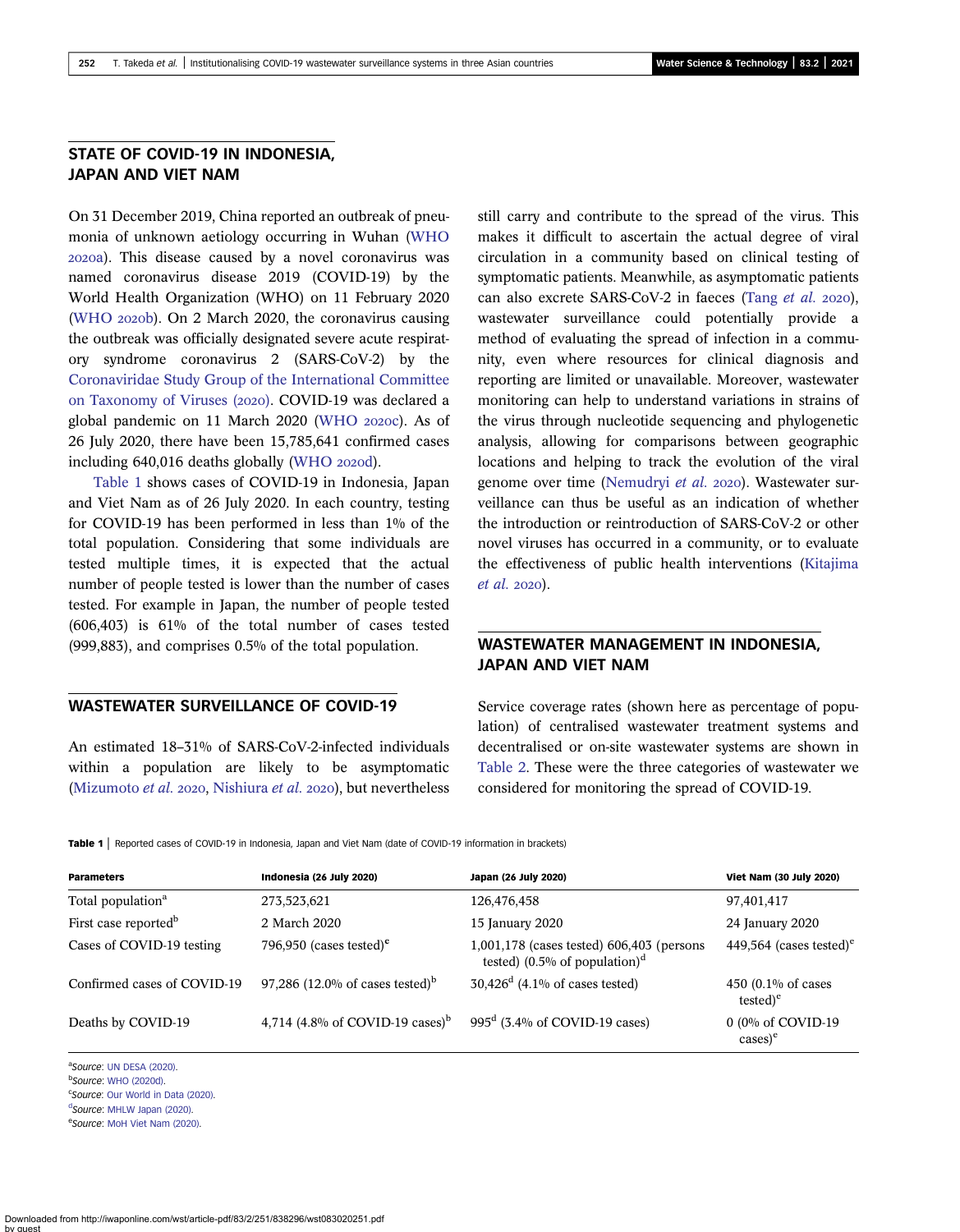| <b>Country</b> | Service coverage rate of centralised<br>wastewater treatment systems | Service coverage rate of<br>decentralised/on-site systems | No wastewater treatment | <b>References</b>  |
|----------------|----------------------------------------------------------------------|-----------------------------------------------------------|-------------------------|--------------------|
| Indonesia      | $0.5\%$ (2017)                                                       | 76.4% (2017)                                              | $23.1\%$ <sup>a</sup>   | Perkasa (2018)     |
| Japan          | 75.8% (2018)                                                         | 24.1% (2018)                                              | $0.1\%$ (2018)          | MoE Japan $(2020)$ |
| Viet Nam       | $12.5\%$ (2019)                                                      | 50% (2012)                                                | $37.5\%$ <sup>a</sup>   | World Bank (2019)  |

### <span id="page-2-0"></span>**Table 2** State of wastewater treatment in each country (year of data in brackets)

<sup>a</sup>Calculated by subtracting centralised and decentralised service coverage rates from 100%.

Figure 1 shows that raw domestic wastewater comes from three groups in the population: (i) known or documented cases of COVID-19, (ii) unknown or undocumented cases of COVID-19, and (iii) the non-infected. Wastewater flows into either a centralised treatment system or a decentralised system, or is discharged into the environment without any treatment. In the case of centralised wastewater treatment systems, it is possible to collect and monitor influent and effluent samples given the local authorities agree, with information fed back into society via national or local governments ([Kitajima](#page-5-0) et al. 2020). Decentralised wastewater systems would be challenging to monitor, as it would be a resource-intensive process to collect samples from each household or facility. A possible solution would be to analyse sludge samples from the sludge treatment

plants where septage or sludge from the decentralised systems are taken.

Untreated wastewater is an even greater challenge to monitor, and would require a whole-of-community approach to find a solution which best addresses the needs and risks of the community.

It is important to note that although decentralised treatment or untreated wastewater constitutes a larger challenge than centralised systems, communities with decentralised treatment or untreated wastewater may also have the most to gain from wastewater surveillance systems. These communities include informal settlements, evacuation shelters, and refugee camps, and in many cases face socio-economic challenges such as availability or affordability of clinical testing, in addition to being



Figure 1 | Overview of proposed wastewater surveillance systems for COVID-19.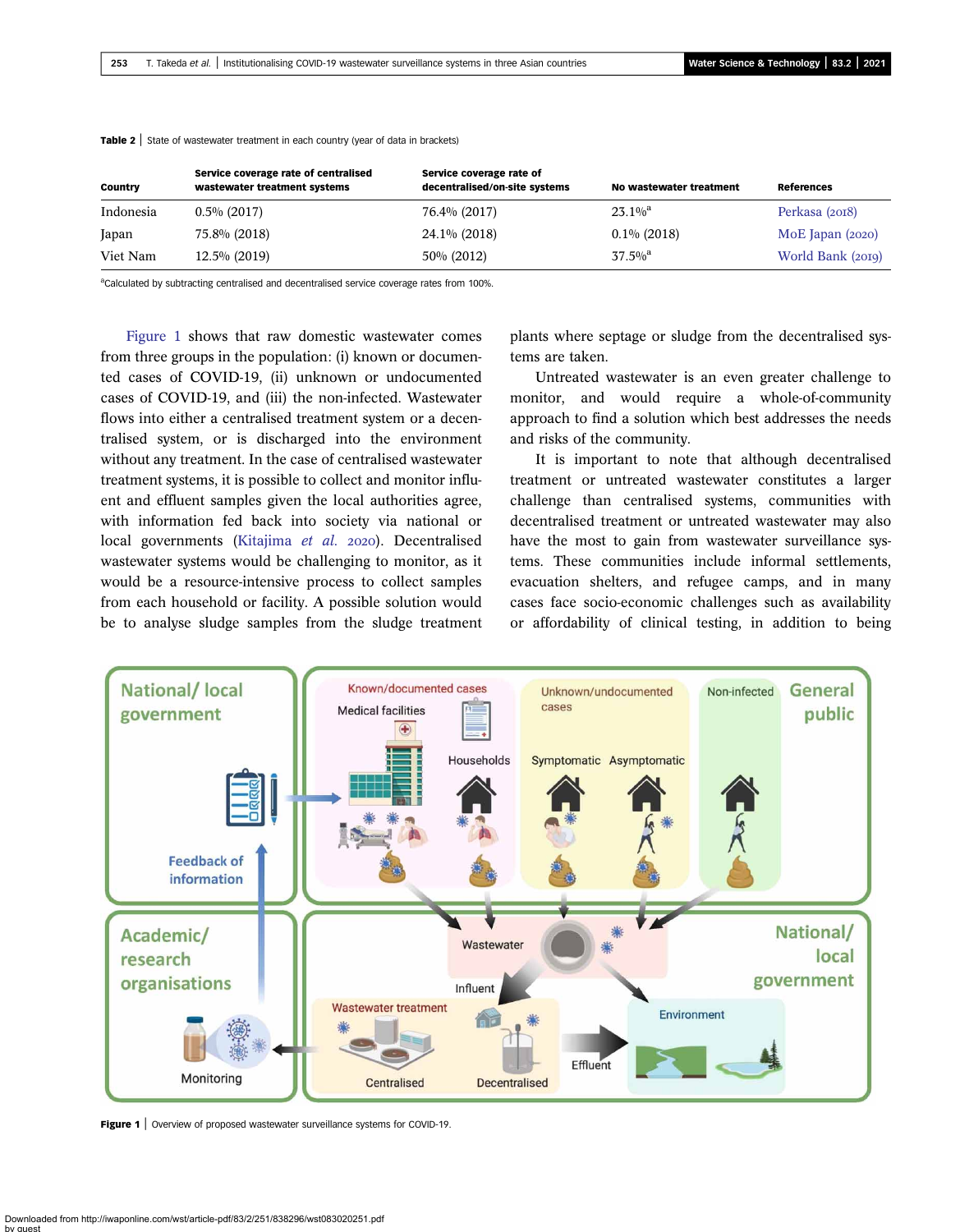disproportionately affected by the health and economic risks ([UNDP](#page-5-0) 2020).

# STAKEHOLDERS FOR WASTEWATER MONITORING

Various stakeholders need to be involved in the cycle of a monitoring framework, which includes the sampling, analysis, information feedback and any subsequent action or decisionmaking. Table 3 shows the stakeholders responsible for each process. The Committee of COVID-19 Handling and National Economy Recovery in Indonesia is placed directly under the President, and has the authority to issue binding instructions to ministries. The Cabinet Office (CAO) of Japan is directly managed by the Prime Minister. The National Steering Committee for COVID-19 Prevention and Control in Vietnam was established by the Decision of the Prime Minister on 30 January 2020 and is headed by a Deputy Prime Minister. In Japan and Viet Nam, the jurisdiction of centralised and decentralised wastewater treatment systems falls under different ministries. The actual implementation and operation of wastewater treatment systems as well as COVID-19 countermeasures are managed by local governments in all countries. The analysis of samples and development of technological solutions including monitoring equipment are mainly carried out by academic/research institutions and private sectors.

Therefore, it is critical to involve all agencies when building a national platform for wastewater surveillance systems. Furthermore, special care needs to be taken that the views of the disproportionately affected, including women  $(UN 2020)$ , LGBTI (lesbian, gay, binary, transexual and intersex) people [\(OHCHR](#page-5-0) 2020), youth and children, and persons with disabil-ities [\(UNDP](#page-5-0) 2020), are taken into consideration when institutionalising such systems, for example through a consultative process to ensure that their rights and needs are not neglected, including their right to education.

# CHALLENGES AND OPPORTUNITIES

Based on informal consultations with various stakeholders in each of the case study countries, challenges and opportunities for institutionalising wastewater surveillance systems for COVID-19 are listed in [Table 4.](#page-4-0) This is not an exhaustive list, and does not reflect official views of any of the governments involved.

### RECOMMENDATIONS

Multiple challenges exist before such wastewater surveillance systems can be formally institutionalised, or woven into the governance fabric at national or local government levels.

Table 3 | Main entities responsible for each field related to wastewater surveillance systems for COVID-19 in each country

| <b>Responsibility</b>                                             | Indonesia                                                                           | Japan                                                         | <b>Viet Nam</b>                                                           |
|-------------------------------------------------------------------|-------------------------------------------------------------------------------------|---------------------------------------------------------------|---------------------------------------------------------------------------|
| Overall coordination of<br>COVID-19 countermeasures               | The Committee of COVID-19<br>Handling and National Economy<br>Recovery <sup>a</sup> | Cabinet Office                                                | The National Steering Committee<br>for COVID-19 Prevention and<br>Control |
| Public health                                                     | Ministry of Health                                                                  | Ministry of Health, Labour<br>and Welfare (MHLW)              | Ministry of Health (MoH)                                                  |
| Wastewater treatment<br>(centralised)                             | Ministry of Public Works and<br>Human Settlement<br>(KeMenPUPR)                     | Ministry of Land,<br>Infrastructure, Transport<br>and Tourism | Ministry of Construction                                                  |
| Wastewater treatment<br>(decentralised)                           | KeMenPUPR                                                                           | Ministry of the Environment<br>(MoE)                          | Ministry of Natural Resources and<br>Environment (MoNRE)                  |
| Environmental water<br>management                                 | Ministry of Environment and<br>Forestry                                             | MoE                                                           | MoNRE                                                                     |
| Implementation of<br>countermeasures                              | Local governments                                                                   | Local governments                                             | Local governments                                                         |
| Analysis of samples,<br>development of technological<br>solutions | Academic/research institutions,<br>public sector                                    | Academic/research<br>institutions, public sector              | Academic/research institutions.<br>public sector/private sector           |

aSource: [Government of the Republic of Indonesia \(2020\)](#page-5-0).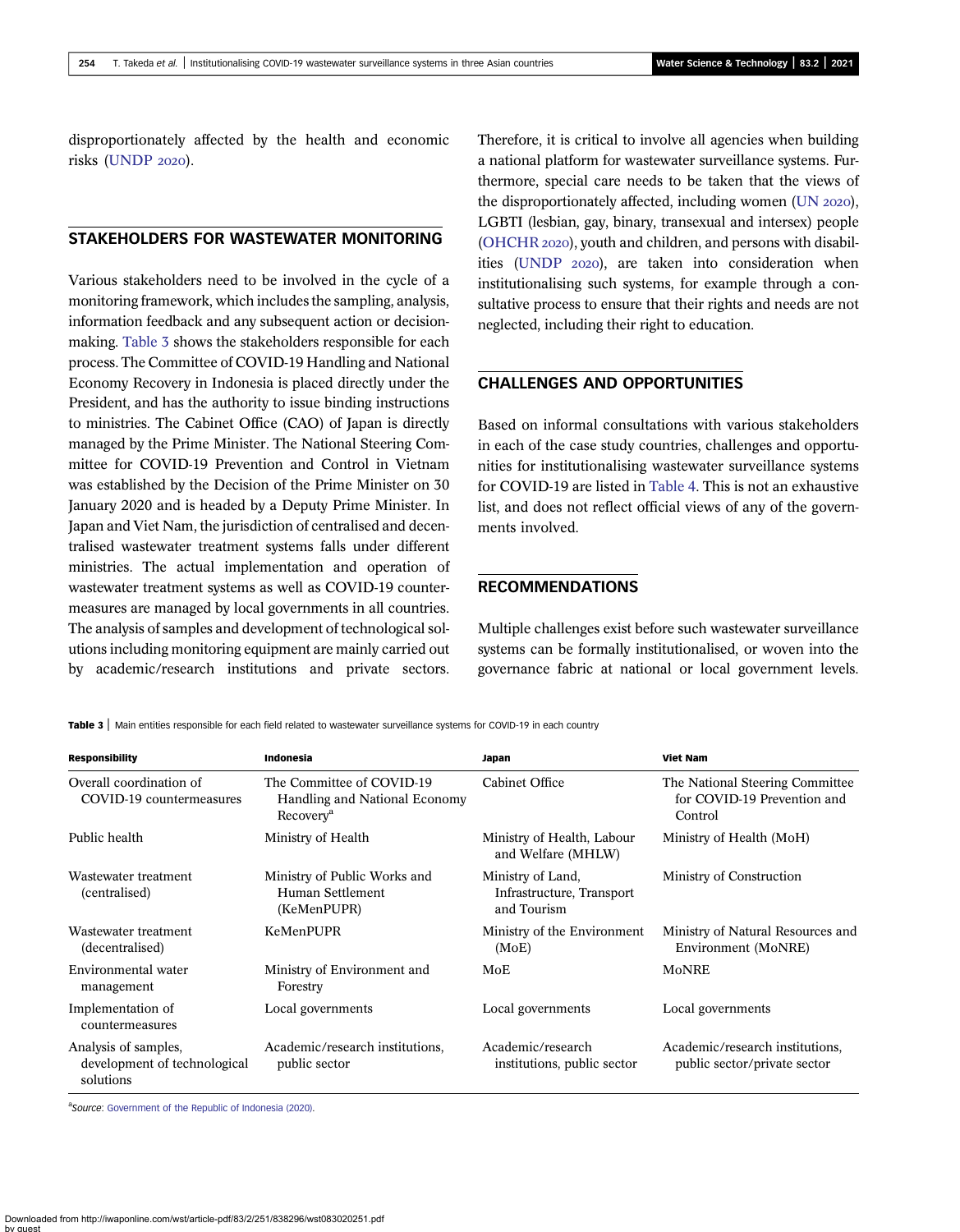### <span id="page-4-0"></span>Table 4 | Governance challenges and opportunities

| <b>Governance level</b>                              | <b>Challenges</b>                                                                                                                                                          | Good practices or opportunities identified                                                                                                                                                                                        |
|------------------------------------------------------|----------------------------------------------------------------------------------------------------------------------------------------------------------------------------|-----------------------------------------------------------------------------------------------------------------------------------------------------------------------------------------------------------------------------------|
| National government                                  | • Siloed governmental/budget structure restricting<br>cross-cutting collaboration                                                                                          | • Mandate coordination by overarching government<br>entity (e.g., organisations directly under the head of<br>state)                                                                                                              |
| National and local<br>government                     | • Lack of political will                                                                                                                                                   | Awareness raising towards decision-makers<br>Information sharing at international/regional levels                                                                                                                                 |
|                                                      | Difficulty in legislating new procedures due to<br>lengthy legislative processes depending on physical<br>contact/documents                                                | Digitise legislative processes while taking into<br>٠<br>account security concerns                                                                                                                                                |
|                                                      | Difficulty in accessing different finance<br>mechanisms for pandemic prevention and response                                                                               | Establish flexible budget which can be used both for<br>response (monitoring during pandemic) and<br>prevention (early warning)                                                                                                   |
| Local government                                     | Limited human/financial resources<br>• Lack of appropriate tools, knowledge and<br>guidelines                                                                              | Cross-organisational collaboration to share the<br>burden between organisations/individuals with too<br>much/too little work as a result of COVID-19                                                                              |
|                                                      | Fear of negative reaction by public/mass media<br>against detection of SARS-CoV-2 in wastewater<br>leading to disinclination towards monitoring/<br>information disclosure | Education/awareness raising of public/mass media<br>Have robust communication policy/framework in<br>٠<br>place                                                                                                                   |
| Academic/research<br>institutions, private<br>sector | • Limited human/ financial resources<br>Lack of effective coordination<br>Administrative challenges<br>٠                                                                   | Cross-organisational collaboration to share the<br>burden between organisations/individuals with too<br>much work and those with too little work as a result<br>of COVID-19<br>Diverse financing mechanisms to support needs<br>٠ |
|                                                      | Peer competition leading to non-disclosure of<br>information until publication/patent                                                                                      | • Incentivise sharing of outputs with high social benefit<br>Creation of an overarching platform at international/<br>regional levels to share information                                                                        |
| Civil society                                        | • Limited formal mechanisms for inclusive decision-<br>making<br>Lack of effective coordination, weak financial base,<br>lack of transparency, and lack of commitment      | Formalise inclusive processes during<br>٠<br>institutionalisation<br>Sharing of good practices regarding inclusivity at<br>international/regional levels                                                                          |

Based on the preceding discussion, the following recommendations are proposed as a way forward in institutionalising wastewater surveillance as a tool to reduce risks from COVID-19 in Indonesia, Japan and Viet Nam.

- Build a multi-country or regional platform to exchange information and experiences, including discussion of post-pandemic collaboration.
- Develop a national platform for multistakeholder coordination and collaboration, especially including disproportionately affected communities and groups as active agents.

• Cultivate an environment of sharing knowledge and information across various stakeholders.

This study will benefit from further research into more countries with diverse backgrounds, as well as case studies at local levels.

# ACKNOWLEDGEMENTS

This study was partly supported by the J-RAPID program of Japan Science and Technology Agency (JST), entitled 'Real-time monitoring of novel coronavirus (SARS-CoV-2)